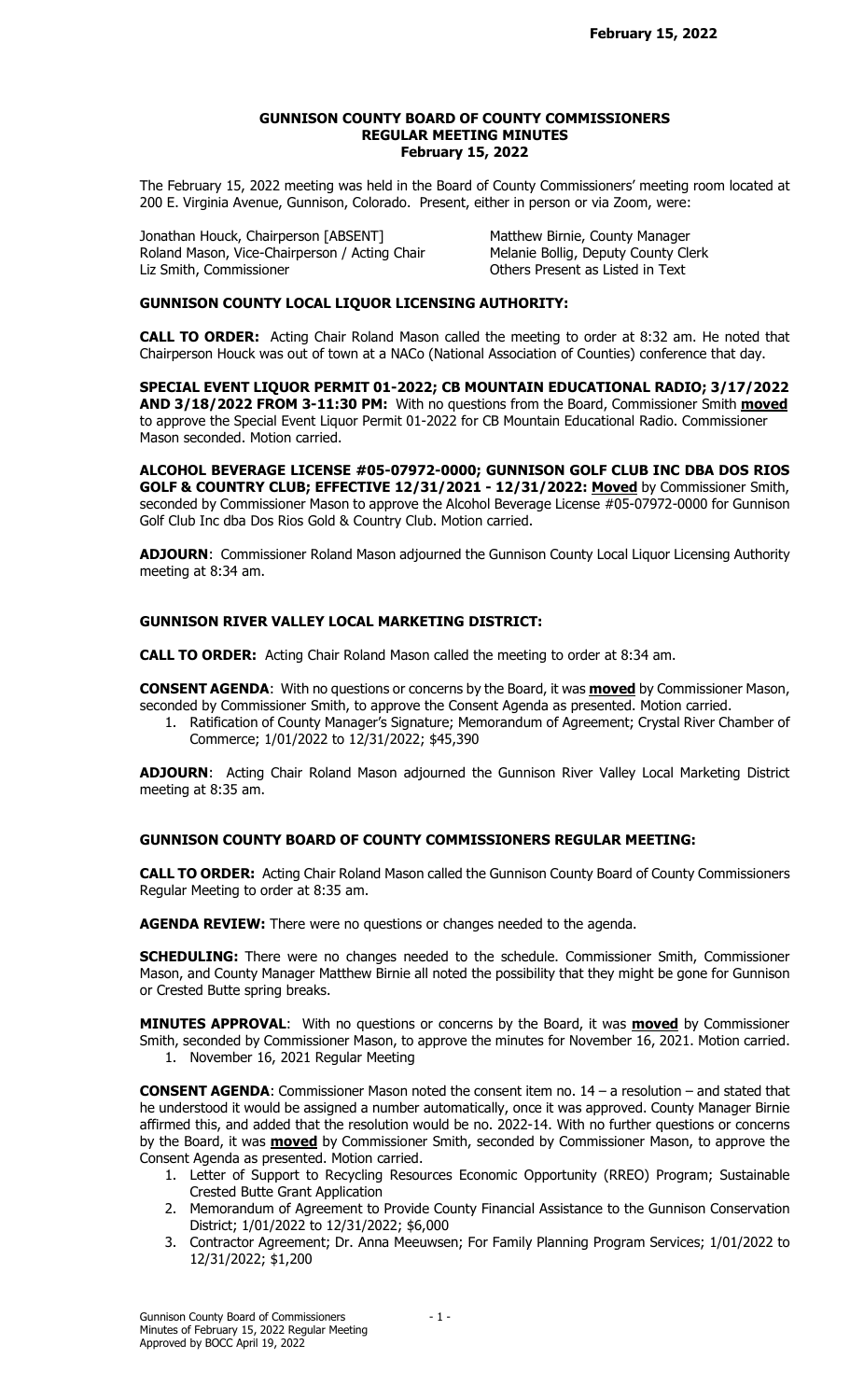- 4. Contractor Agreement; Dr. John Tarr; For Medical Oversight of Immunization Clinics; 1/01/2022 to 12/31/2022; \$1,200
- 5. Intergovernmental Agreement; Hinsdale County; For Housing Hinsdale County Inmates; Upon final execution date through 12/31/2022; \$65 per offender per day
- 6. Acknowledgment of the County Manager's Signature; Memorandum of Understanding; Gunnison County, Gunnison Valley Hospital; For Substance Abuse Disorder in the County and to Work on Treatment and Recovery Options; Eff. 12/21/2021 – renewed at the beginning of each federal fiscal year 2022-2023 and 2023-2024; One Crisis Clinician - not to exceed \$50,000 per year, One Peer Support Specialist - not to exceed \$32,000 per year, GVH Staff becoming MAT certified - not to exceed \$15,000 for 2021-2022
- 7. Acknowledgment of the County Manager's Signature; Memorandum of Understanding; Gunnison County, Western Colorado University; For Support for Peer Health Educators to Serve on the Gunnison Consortium; Eff. 12/21/2021 – renewed at the beginning of each federal fiscal year 2022- 2023 and 2023-2024; not to exceed \$15,000 per year
- 8. Acknowledgment of the County Manager's Signature; Memorandum of Understanding; Gunnison County, Gunnison Watershed School District, Gunnison Valley Health; For School-Based Clinical Mental Health Therapy; Eff. 12/21/2021 – renewed at beginning of each school year 2022-2023 and 2023-2024; not to exceed \$75,000 per year per therapist
- 9. Thank You Letter to Nation Forest Foundation; For partnering with Gunnison County to develop the Gunnison Stewardship Fund
- 10. Professional Services Agreement; McLaughlin Whitewater Design Group; For Preliminary Engineering, Structure #2 at the Whitewater Park; Effective the Date of Signing; Not to exceed \$55,441
- 11. Colorado Parks & Wildlife Impact Assistance Grant Application; Gunnison County Assessor's Office; For Payment in Lieu of Taxes; \$21,924.38
- 12. Ratification of Submission; Rocky Mountain Health Foundation's Simple Gift Grant Application; for Rural Veterans Health Scholarships through the Gunnison County Veterans Services Office (GCVSO); \$10,000
- 13. Department of Military and Veterans Affairs, 2022-2023 VAG Grant Application; For Enhancing Health System Care Intervention for Vets; \$30,000
- 14. Great Outdoors Colorado Fellowship Grant; Resolution of Support; Requirement for grant already awarded; to Gunnison County; \$150,000 to be item 2022-12
- 15. Solar Power Facility Site License Agreement; Pivot Energy Commercial Solar LLC; To Allow the Lease of the Roof Space on the Gunnison-Crested Butte Regional Airport Covered Parking for a Solar Array; Effective Upon Date of Signing; \$100 per year
- 16. Department of Healthcare Policy and Finance Grant Application; Health & Human Services; Provides funding for low income Seniors to receive dental care if they are not eligible for Medicaid; \$42,800
- 17. Department of Local Affairs (DOLA), Option Letter #2; Increase in Community Services Block Grant Award; \$16,719

## COUNTY MANAGER'S REPORT AND PROJECT UPDATES: County Manager Matthew Birnie was present to give the Board his updates.

1. Projects are all making good progress. County Manager Birnie noted that he did not have lot to report; the projects were all moving along well. Currently, he noted he was working on the next South 14<sup>th</sup> Street housing project, working on both funding and details for getting the project on the ground.

# DEPUTY COUNTY MANAGER'S REPORT AND PROJECT UPDATES: Deputy County Manager Marlene Crosby was present for discussion.

- 1. Crack Sealing and Tree Trimming update. DCM Marlene Crosby stated that these projects were now being performed in their "down time" when there was presently no snow.
- 2. Sustainable CB Letter of Support. DCM Cosby reminded the Board that she had, earlier in the year, requested a letter of support for a Sustainable CB grant application; she then requested work session time – to go over some of the items which she believed the County and Sustainable CB could collaborate on, feeling it would be mutually beneficial to their recycling efforts.
- 3. Weed Commissioner request. Commissioner Smith explained that there was a very good chance she would soon be appointed to a State noxious weed advisory, and asked if DCM Crosby would be able to set up a meeting with the Gunnison Watershed Weed Commission, as she wished to be more in touch with what is going on in the weed commission. DCM Crosby asserted that this was a good time to get involved, as the local weed commission was currently doing some restructuring in order to be eligible for more grant funding. She affirmed that an introduction would be arranged.

CHANGE OF AGENDA: As the meeting was ahead of time, Acting Chair Mason elected to go to Commissioner Items until time for the public hearing at 9:00 am.

# COMMISSIONER ITEMS:

# Commissioner Mason

1. Gunnison Valley Regional Housing Authority (GVRHA) search for a new executive director. Commissioner Mason informed those present that the current Executive Director, Jennifer Kermode, would be retiring at the end of April 2022, and highlighted that they would be putting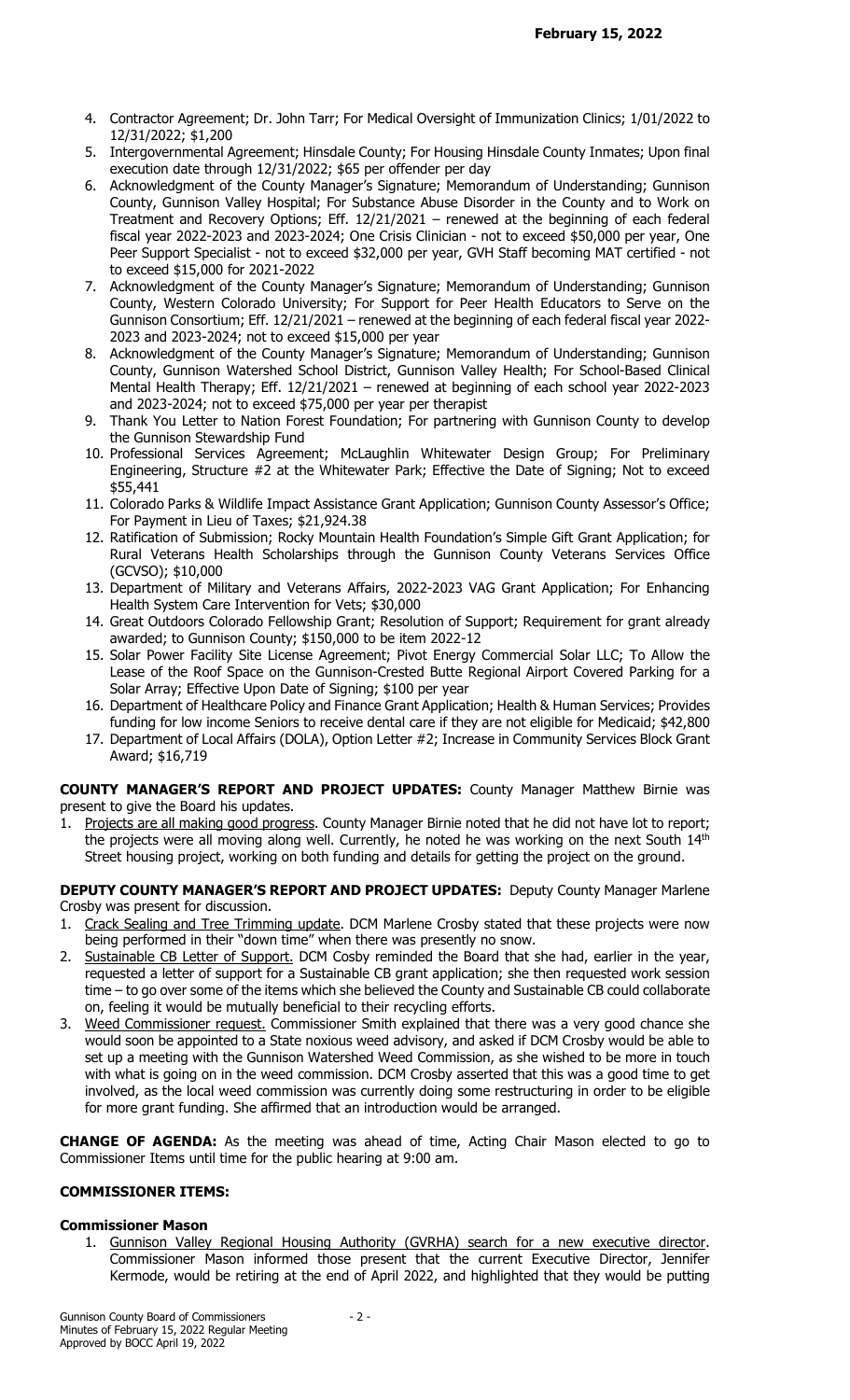together a stakeholder meeting to address what all participants would like to see for the future of the GVRHA. He noted that much had changed since this housing authority was put together in 2015-16, and it was very important for their stakeholders to be able to contribute their input. Commissioner Mason further reported that, in the meantime, they would be getting a job opening together with current job requirements, in order to make sure there would be no interruption for those needing housing assistance. He added that Exec Director Jennifer Kermode had also been acting as a broker in her capacity at the housing authority, and they would not be able to do this any longer; instead, they would seek to work with local realtors to obtain a lower realtor fee for deed restriction clients.

2. Attended a Rural Transportation Authority (RTA) meeting. Commissioner Mason stated that RTA was working to obtain a grant for the Gunnison-Crested Butte Regional Airport, in order to entice American Airlines to fly from Dallas in the summer season. He noted that American Airlines did not seem to be interested for 2022, but the grant allows for three years to get this accomplished. He reported, however, that United Airlines will be staying through Summer 2022, with up to three flights daily from Denver, and added that latest counts have reported more people coming through the airport than ever in recent history, noting there might have been more in the 1990s.

PUBLIC HEARING; STREET AND ALLEY VACATION REQUEST IN OHIO CITY; JERRY STALLARD AND TERRY SMITH-STALLARD: Deputy County Manager Marlene Crosby was present in the room for discussion, along with Law of the Rockies Attorney Kendall Burgemeister, representing the applicants Jerry Stallard and Terry Smith-Stallard. Jerry and Terry Stallard were also present remotely, via Zoom.

- 1. Open of Public Hearing: Acting Chair Roland Mason opened the public hearing at 9:00 am.
- 2. Public Notice Confirmation: DCM Marlene Crosby confirmed that public notice had been advertised for two weeks in the Gunnison Country Times, and the proper mailings had been sent from their office.
- 3. Identify Ex Parte Communications: No ex parte communication was received by the Commissioners.
- 4. Staff Presentation: DCM Marlene Crosby began by explaining the vacation of Ohio City streets and alleys involved in the request, located at the intersection of Gold Creek Rd, known as Broadway, and CR 76. She stated that a survey and all necessary documents had been provided. However, DCM Crosby noted that there were two issues surrounding the vacation:
	- a.  $\frac{\text{access}}{\text{access}}$  both adjacent owners, the Browns and the Dolezals, have an existing access or easement that would be eliminated. The Browns indicated that they are supportive of the street vacation. Also, another neighbor, Mr. Crowder, emailed DCM Crosby, to express concern over the domino effect that 30 feet might have to his 30+ acre parcel. DCM Crosby noted that a survey over 30 years ago had been started in hopes of cleaning up the right of way on Broadway; however, they were unable to get the past surveyors to agree on the same starting point for the survey. As a result, they were never able to resolve that issue.
	- b. the volume of public property that would be conveyed. DCM Crosby explained that a common street vacation would give a much smaller amount of easement when vacating a typical street and/or alley. This vacation would be giving approximately 8/10 of an acre, which she felt would be more of a policy decision for the Board.
- 5. Applicant Comments: Representative for the applicants, Atty Burgemeister, gave a background of a 2002 survey which showed the Stallard's property as configured essentially like it would be with the vacation and cluster process. Warranty deeds for his clients indicated that everyone there already thought that this area had been vacated and clustered already, with no evidence that these platted areas had been used by the public for 140 years – since the time they were originally platted. He stated that the Stallards were not changing the boundary line, and that there should be zero impacts. Atty Burgemeister also stated that he had reached out to Mr. Crowder with these facts and that Mr. Crowder had seemed content with this; he noted that it may be part of the reason why Mr. Crowder was not in attendance.

 DCM Crosby suggested that, in areas where there are mining claims, the assessor's map may be off; however, she did agree with Atty Burgemeister that the 2022 survey was the most reliable they have to go by. Atty Burgemeister also added that a 1970s survey of the entire plat matched pretty closely to this.

 Assistant County Manager for Community & Economic Development Cathie Pagano cautioned that the larger focus should be brought back to concerns over the amount of public land that would be given up to a private property owner, along with the County's right of easement for any future access needed there; they needed to consider the public benefit.

 Atty Burgemeister then presented Road & Bridge Standards 2.9.2.A to the Board – cannot "leave any land adjoining said roadway without an established public road or private-access easement connecting said land with another established public road." He indicated on a map how he believed this standard was satisfied for the three neighbors – the Dolezals, Sportsman's Resort, and the Browns – asserting that the previous owners, the Dolezals, thought that the area they sold to the Stallards had already been vacated when they sold it. He also showed another map which illustrated how the Stallard vacation was consistent with the history of vacation of unused streets and alleys in Ohio City. Atty Burgemeister added that the Board needed to treat the Stallard's request for vacation fairly, in line with what had been done in the past.

 County Attorney Matt Hoyt then asked to speak to the legal standards for the Board. He outlined that Road & Bridge Standards 2.9.2.A provided the wisdom of granting a vacation as a matter committed to the discretion of the Board and was not controlled by any one factor. He went on to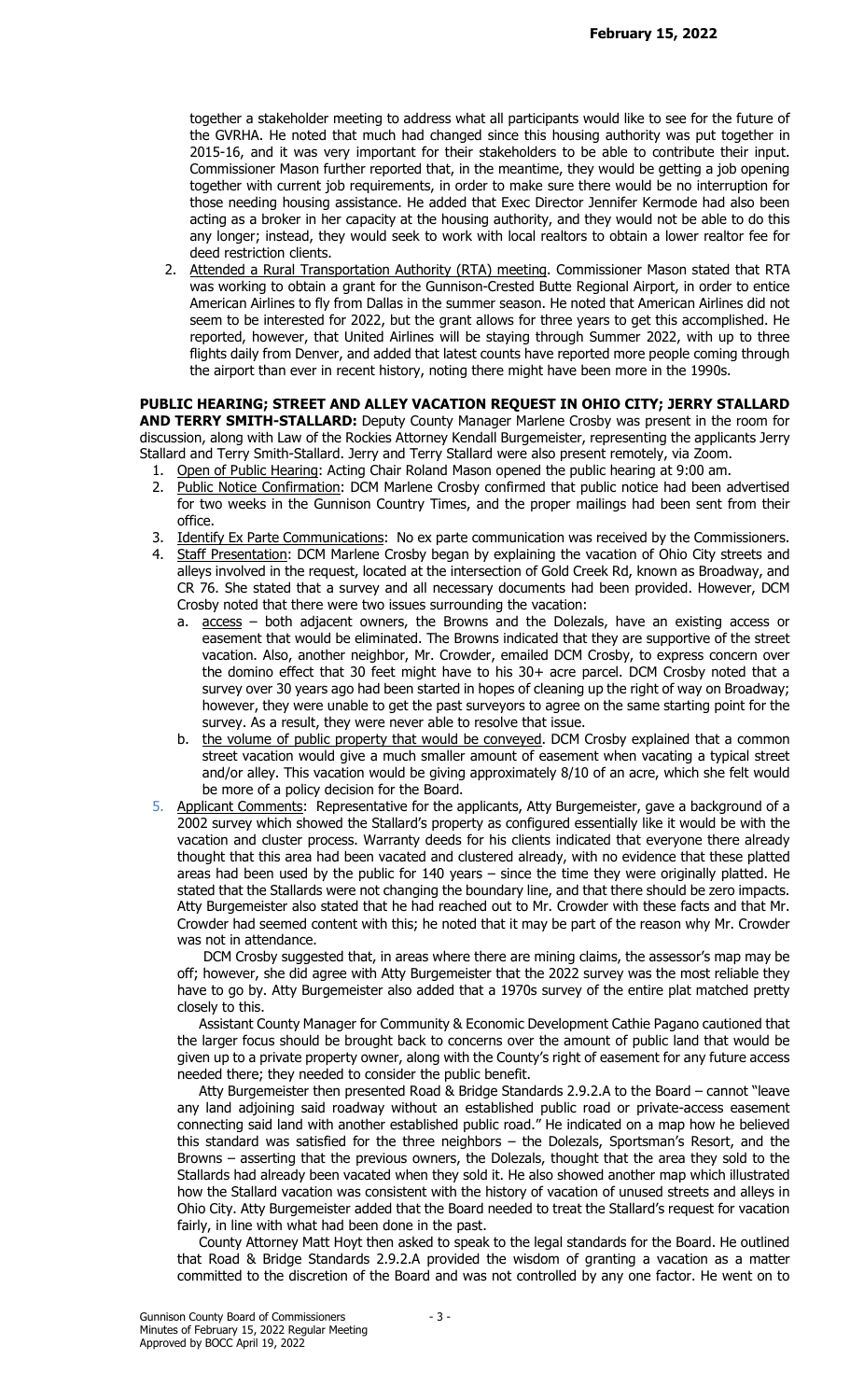say that the standard then enumerated fourteen factors for the Board to consider, pointing out that the Public Works presentation – specifically on pages 321-322 of the meeting portfolio – provided these fourteen factors, along with a Public Works staff assessment of how those factors apply in this case, for the Board's consideration. CA Hoyt reminded the Board that they were not bound by any prior decision or precedent, or anything that was done in the past or what they will do in the future; the Board has the ability to consider each of these on a case-by-case basis.

 Atty Burgemeister stated that he was not arguing that there is legally binding precedence, but wanted to remind them that the Board was obligated to treat its constituents equally.

6. Board Questions: The Board then discussed the vacation issues for several minutes, questioning the public good for this vacation, as distinct from other requests for septic systems, or as an exception where a trail was retained for public access. They also looked at the access to 1<sup>st</sup> Street, and questioned where vacating this would be for the public benefit, and asked Atty Burgemeister if the clients would be willing to take another look at this. Atty Burgemeister asked for clarification on what would be needed, and for consideration in relocating the right-of-way. He added that reconsidering this might preserve what the County wanted in maintaining access to the Dolezal property. Asst CM Pagano inserted that, otherwise, she saw this vacation as vastly improving the sellable property of the owners with little to no benefit to the public, in view of the amount of access land which the County would be giving away.

 With advice from CA Hoyt, the Board considered the option to continue the hearing to review a revised application and policy considerations from the County's staff.

- 7. Applicant Response: Atty Burgemeister requested a continuation to review an amended application request. He agreed to April 19<sup>th</sup> as a date for the continued hearing.
- 8. Close Public Hearing: Acting Chair Roland Mason closed the public hearing at 10:16 am.

Commissioner Mason **moved** to continue the public hearing on the street and alley vacation request with Jerry and Terry Smith-Stallard until April 19<sup>th</sup> at 9:00 am. Commissioner Smith seconded. Motion carried.

TWO LOT CLUSTERS IN OHIO CITY; AGREEMENT AND DECLARATION; JERRY STALLARD AND TERRY SMITH-STALLARD; LUC-21-00056: Community Development Administrative Services Manager Beth Baker was present in the room for discussion. Services Manager Baker noted that the lot clusters will also need to be continued to the next public hearing. At this point, it was **moved** by Commissioner Mason, seconded by Commissioner Smith, to continue the lot clusters application in Ohio City to April 19th. Motion carried.

#### INTRODUCTION AND DISCUSSION; AN ORDINANCE FOR THE REGULATION OF TRAFFIC BY THE COUNTY OF GUNNISON, COLORADO; ADOPTING BY REFERENCE THE 2020 EDITION OF THE "MODEL TRAFFIC CODE"; REPEALING ALL ORDINANCES IN CONFLICT THEREWITH; AND PROVIDING PENALTIES FOR VIOLATION THEREOF: Assistant County Attorney Alex San Filippo-Rosser was present in the room for the reading and brief introduction to this ordinance.

 Commissioner Mason began by explaining that this was the first reading of the ordinance, for the purpose of informing the Board. If the Board decided to move forward with the ordinance, it would then be published for public notice. Commissioner Mason also noted that this topic had been discussed at a prior work session, wherein the Board had talked about the parking fees necessary for deterring repeat offenses.

 Asst CA Alex San Filippo-Rosser then read, in full, the proposed ordinance to the Board. [Refer to the proposed Ordinance text at the end of these minutes, under "GUNNISON COUNTY BOARD OF COMMISSIONERS TEXT INCLUSION INTO MINUTES."] At the end of the reading, he pointed out that the 2020 model traffic code – the most up-to-date version available – was also available for the Board's review in the meeting portfolio. With no questions from the Board, they gave consent to publish the ordinance in full, online and in the paper.

BREAK: Acting Chair Mason called for a break from 10:29 am to 10:33 am.

CHANGE OF AGENDA: Commissioner Mason elected to go ahead with unscheduled citizens at this point before the Board of HS, as there was one person in the room waiting to comment.

UNSCHEDULED CITIZENS: There was one Unscheduled Citizen present in the room for comment.

1. Rebecca White, past educator, retired to Crested Butte – Ms. White wished to bring to the Board's attention the Gunnison County Library's collection for young adults. She felt that some of the books in the collection were objectionable and did not meet the criteria for not being pornography. In particular, she brought forward the book, Gender Queer by Maia Kobabe, and noted it was also available to the online school system through its online catalog. She gave the book to the Board to view, and stated that she had registered her objection to the book, and stated that she would like to see it in the adult section of the library, rather than on a shelf where children under the age of 18 have easy access. Ms. White explained that, so far, Library Director Drew Brookhart had not responded to her submitted form or phone messages. She gave examples of the objections by pointing out page numbers and examples of her objections, pointing out that it was in a graphic novel format. She asked if the Board could contact Director Brookhart. County Manager Birnie then let Ms. White know that the library is a special district, and not under the governance of Gunnison County; the library director is governed by the Library Board of Trustees. Ms. White then stated that she would take this to the Library Board of Trustees.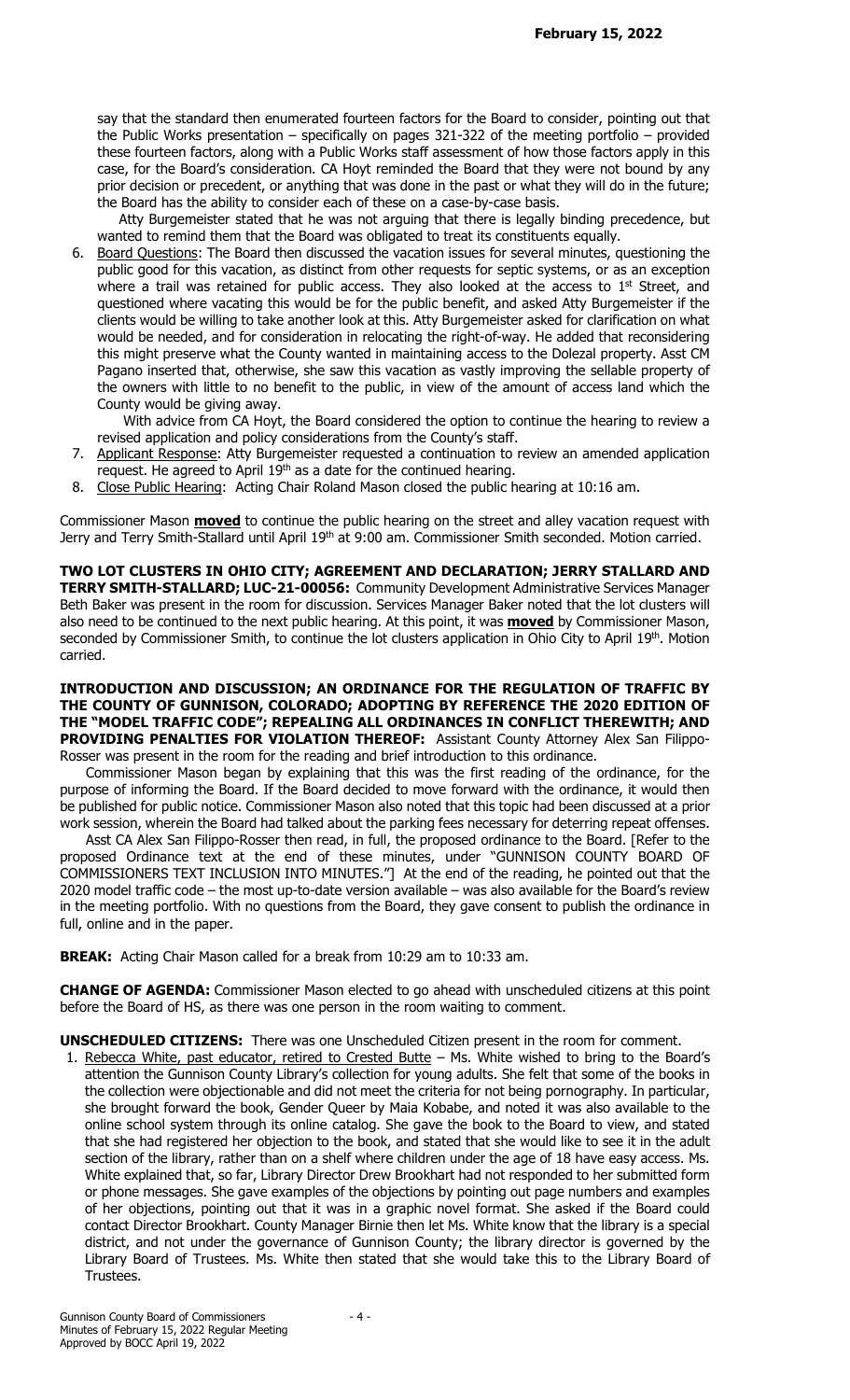RECESS: Acting Chair Mason recessed the Gunnison Board of County Commissioners Regular Meeting at 10:43 am, in order to hold the Gunnison-Hinsdale Board of Human Services Regular Meeting.

GUNNISON/HINSDALE BOARD OF HUMAN SERVICES REGULAR MEETING: This separate meeting was held from 10:43 am to 11:33 am. Please refer to separate meeting minutes on record for the Gunnison/Hinsdale Board of Human Services.

ADJOURN: Acting Chair Roland Mason adjourned the Board of Human Services meeting at 11:33 am.

RESUMED: Acting Chair Mason resumed the Gunnison County Board of County Commissioners Regular Meeting at 11:33 am.

# GUNNISON BOARD OF COUNTY COMMISSIONERS REGULAR MEETING:

UNSCHEDULED CITIZENS: Acting Chair Mason elected to once again see if there were any Unscheduled Citizens in the room or online for comment. As there were none, he moved to the next item on the agenda.

### COMMISSIONER UPDATES:

### Commissioner Smith

- Meeting with the City of Gunnison and the Community Foundation regarding the non-profit Welcoming America Rural Initiative. Commissioner Smith reported that they decided to focus on the City of Gunnison itself for the launch of this initiative, rather than entire valley. She added that they were looking at Welcoming Week in September 2022, which would coincide with the month-long celebration of Hispanic heritage and culture in the Gunnison Valley, and stated that they were setting goals with would include government access, community actions, economic development. Also checking to see about adding Spanish translations to area workshops offered online.
- 2. Will attend the Southwest Colorado Regional Opioid Council retreat next week. Commissioner Smith explained that this retreat would be where the council really starts to get into serious decision-making for crafting their two-year financial plan for the region. She noted that the council is hoping to be ahead in this plan, so that they might have an advantage when applying for extra funding set aside by the state.
- 3. Appointed to the State's Noxious Weed Commission. Commissioner Smith informed the Board of this appointment, adding that it would also fit in very well with work on the cheatgrass mitigation. She expressed excitement about being able to talk to landowners across the County see how that entry into the commission could best be utilized and represented.
- 4. County Strategic Planning process coming at the end of March. Commissioner Smith reminded those present that they were about to go into the strategic planning process, and highlighted a letter sent last fall from the City of Gunnison which requested an additional \$50,000 for the visitor center. She stated that she had spoken with Pam Williams, President of the Chamber and noted the increased needs for the visitor center. From this, she explained that she would really like to revisit this issue with TAPP and the Chamber through the strategic planning process. She believed that the Chamber could benefit from seeing the strategic planning process itself, which could then aid them in syncing goals more closely to Local Marketing District goals. Overall, Commissioner Smith wanted to ensure that they were adequately supporting the Gunnison end of the valley in terms of its business economy.
- 5. Continuing conversation with Western Colorado University (WCU) regarding their Phase I small-scale manufacturing goals. Commissioner Smith advised that WCU might appeal to the County at some point, because a large grant and match had not worked, and they were currently scaling back to re-approach.
- 6. Attending Club 20's Winter Policy Conference next Thursday and Friday, March 17<sup>th</sup> and 18<sup>th</sup> in Grand Junction. Commissioner Smith advised that she would be looking at the agenda and policy statements to see what is in line with the County's concerns.

# Commissioner Mason (continued from earlier in the agenda)

3. Attending the second half of a workshop tomorrow in Marble. Commissioner Mason advised that he and DCM Crosby would be traveling that afternoon to Marble, as they wished to attend in person, due to limited internet service there. He further noted that this was the second part of a workshop they had been participating in, facilitated through WCU with graduate students; it would not be a public meeting, but would comprise of invited stakeholder representing several types of user groups – landowners, County, Forest Service, Town of Marble facilitators. Data gathered throughout the process would also be put next into a public listening session.

ADJOURN: Moved by Commissioner Smith, seconded by Commissioner Mason, to adjourn the Gunnison County Board of County Commissioners Regular Meeting. Motion carried. The meeting was adjourned at 11:47 am.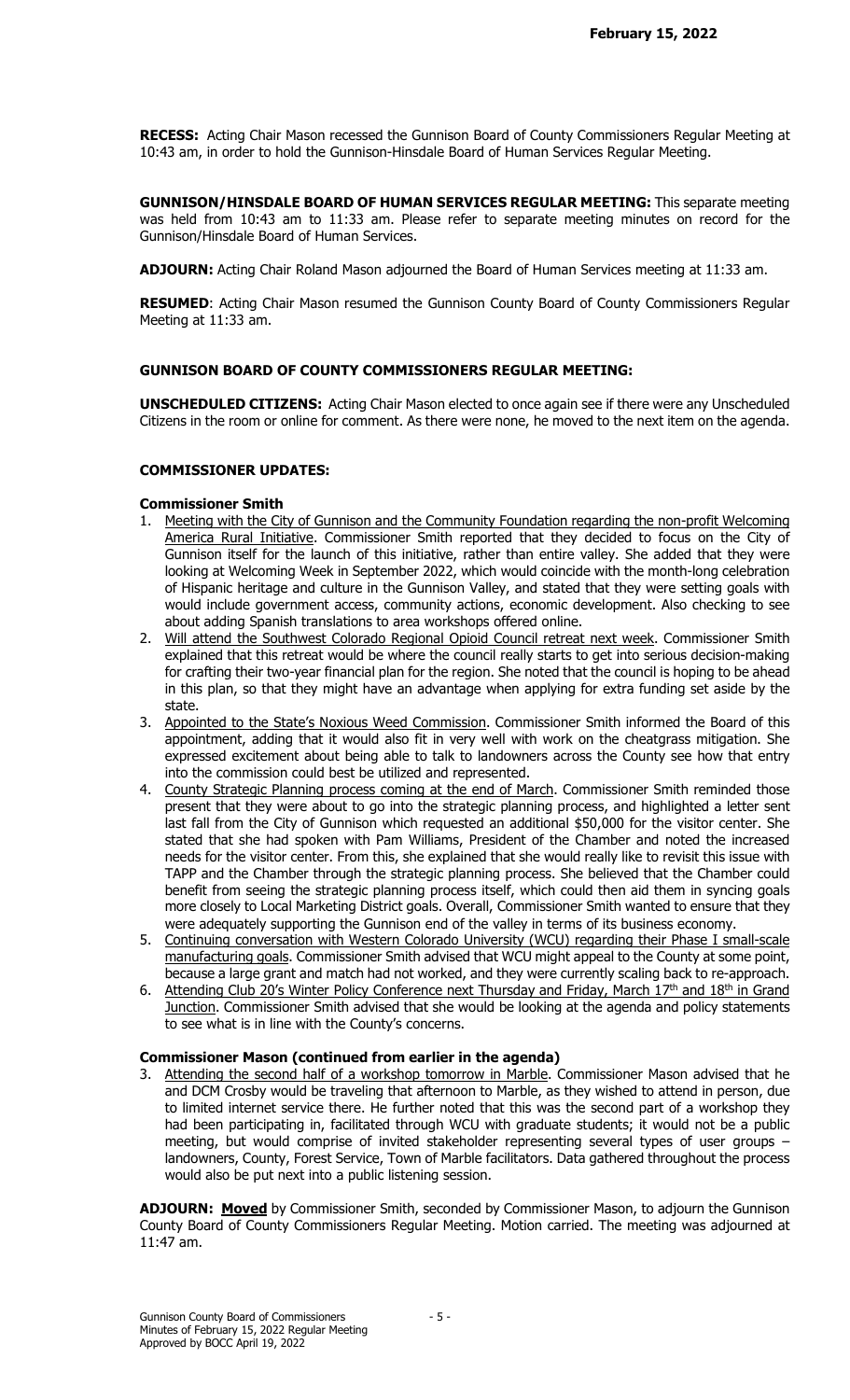Jonathan Houck, Chairperson

\_\_\_\_\_\_\_\_\_\_\_\_\_\_\_\_\_\_\_\_\_\_\_\_\_\_\_\_\_\_\_\_\_\_

\_\_\_\_\_\_\_\_\_\_\_\_\_\_\_\_\_\_\_\_\_\_\_\_\_\_\_\_\_\_\_\_\_\_

 $\overline{\phantom{a}}$  , and the contract of the contract of the contract of the contract of the contract of the contract of the contract of the contract of the contract of the contract of the contract of the contract of the contrac

Roland Mason, Vice-Chairperson

Liz Smith, Commissioner

Minutes Prepared By:

Melanie Bollig, Deputy County Clerk

 $\overline{\phantom{a}}$  , and the contract of the contract of the contract of the contract of the contract of the contract of the contract of the contract of the contract of the contract of the contract of the contract of the contrac

 $\overline{\phantom{a}}$  , and the contract of the contract of the contract of the contract of the contract of the contract of the contract of the contract of the contract of the contract of the contract of the contract of the contrac

Attest:

Kathy Simillion, County Clerk

# GUNNISON COUNTY BOARD OF COMMISSIONERS TEXT INCLUSION INTO MINUTES

## BOARD OF COUNTY COMMISSIONERS OF THE COUNTY OF GUNNISON, COLORADO

# RESOLUTION NO: 2022-12

A RESOLUTION SUPPORTING THE FELLOWSHIP PROGRAM WITH GREAT OUTDOORS COLORADO AND WESTERN COLORADO UNIVERSITY

WHEREAS, the Gunnison County Board of Commissioners supports the Great Outdoors Colorado Fellowship Program submitted on behalf of the Gunnison County Sustainable Tourism and Outdoor Recreation Committee and Western Colorado University. Gunnison County supports the completion of the project.

WHEREAS, Gunnison County has requested \$150,000 from Great Outdoors Colorado to support a 2 year Fellowship managed by Gunnison County and Western Colorado University staff.

NOW, THEREFORE, BE IT HEREBY RESOLVED BY THE GUNNISON COUNTY BOARD OF COMMISSIONERS THAT:

- 1. The Gunnison County Board of Commissioners strongly supports the program with Great Outdoors Colorado.
- 2. The Gunnison County Board of Commissioners strongly supports the completion of the Fellowship.
- 3. The Gunnison County Board of Commissioners authorizes the expenditure of funds necessary to meet the terms and obligations of any Grant awarded.
- 4. The Gunnison County Board of Commissioners recognizes that as the recipient of a Great Outdoors Colorado Local Government grant the project site(s) must provide reasonable public access.
- 5. If the grant is awarded, the Gunnison County Board of Commissioners hereby authorizes the designated Official to sign the grant agreement with Great Outdoors Colorado.

THIS RESOLUTION AND THE APPROVAL GRANTED HEREBY shall not be effective unless and until a copy is recorded in the Office of the Clerk and Recorder of Gunnison County.

 INTRODUCED by Commissioner Smith, seconded by Commissioner Mason, and adopted on this 15th day of February 2022.

> BOARD OF COUNTY COMMISSIONERS GUNNISON COUNTY

Houck – ABSENT, Mason – yes, Smith – yes.

### [PROPOSED ORDINANCE, READ ALOUD] BOARD OF COUNTY COMMISSIONERS OF THE COUNTY OF GUNNISON, COLORADO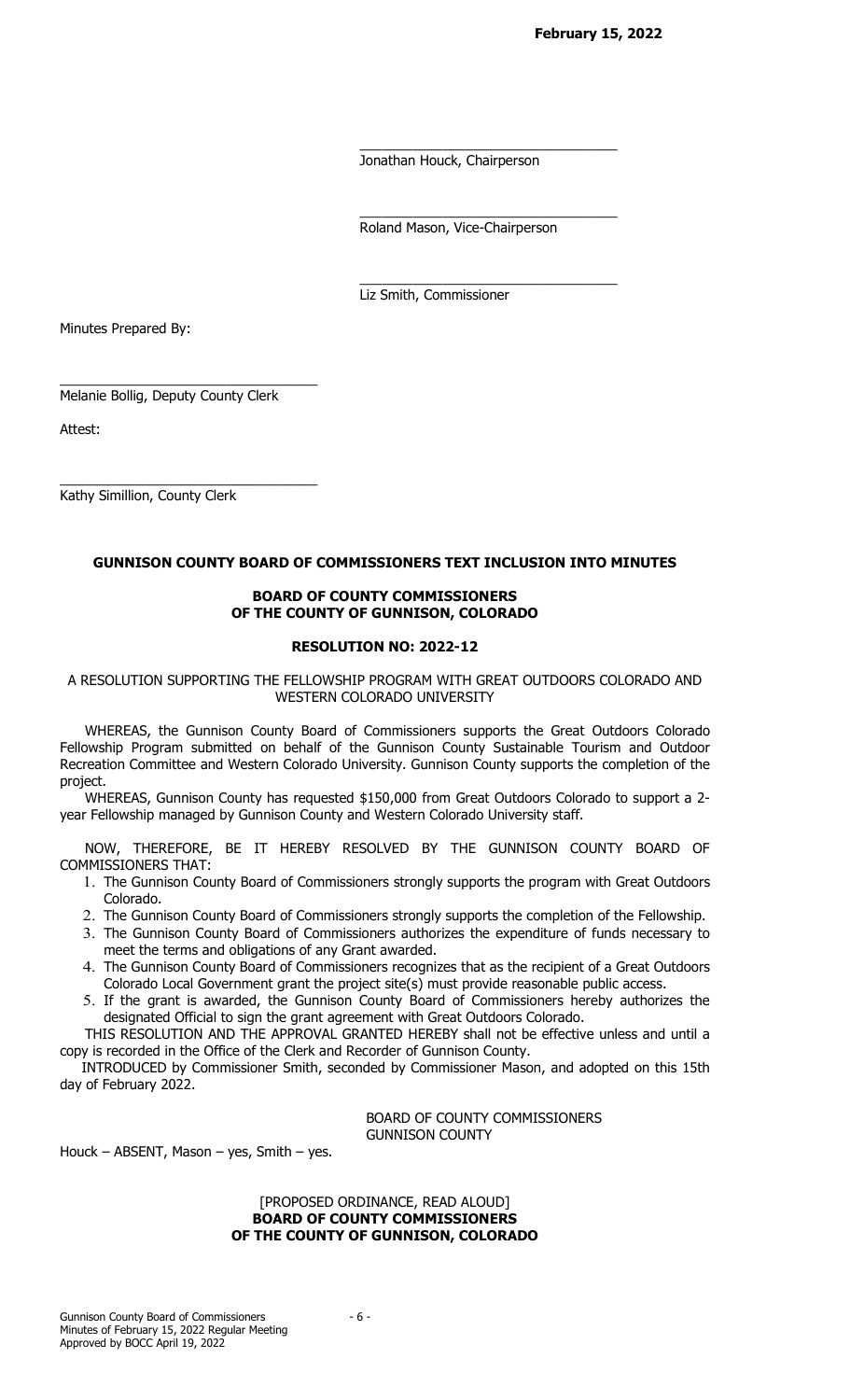## ORDINANCE NO. 18

TITLE: AN ORDINANCE FOR THE REGULATION OF TRAFFIC BY THE COUNTY OF GUNNISON, COLORADO; ADOPTING BY REFERENCE THE 2020 EDITION OF THE "MODEL TRAFFIC CODE"; REPEALING ALL ORDINANCES IN CONFLICT THEREWITH; AND PROVIDING PENALTIES FOR VIOLATION THEREOF.

## BE IT ORDAINED BY THE BOARD OF COUNTY COMMISSIONERS OF THE COUNTY OF GUNNISON, COLORADO:

#### Section 1. Adoption.

Pursuant to part 4 of article 15 of title 30, C.R.S., there is hereby adopted by reference the 2020 edition of the "Model Traffic Code" promulgated and published as such by the Colorado Department of Transportation, Traffic Safety and Engineering Services, 2829

W. Howard Place, Denver, CO 80204. The subject matter of the Model Traffic Code relates primarily to comprehensive traffic control regulations for the County. The purpose of this Ordinance and the Code adopted herein is to provide a system of traffic regulations consistent with state law and generally conforming to similar regulations throughout the state and the nation. Three (3) copies of the Model Traffic Code adopted herein are now filed in the office of the Clerk of the County of Gunnison, Colorado, and may be inspected during regular business hours.

#### Section 2. Deletions.

The 2020 edition of the Model Traffic Code is adopted as if set out at length save and except the following articles and/or sections which are declared to be inapplicable to this county and are therefore expressly deleted: none.

## Section 3. Additions or Modifications.

The said adopted Code is subject to the following additions or modifications:

- A. Parking Violations. Pursuant to C.R.S. §§ 42-4-111(1)(a), (c), (v), and (w):
	- 1. No Owner of a motor vehicle shall allow, or fail to prevent, the parking or standing of that motor vehicle on a public road or highway or in a public road or highway right-of-way which road, highway, or right-of-way is marked to indicate that parking is prohibited or restricted. The Owner of a motor vehicle is liable for any such violation, and it shall not be a defense that the Owner was not the person who placed the motor vehicle in the prohibited or restricted area.
	- 2. For purposes of Section 3.A., "Owner" means a person, business, or corporation that holds legal title of a motor vehicle; or, if a motor vehicle is the subject of an agreement for the conditional sale or lease thereof with the right of purchase upon performance of the conditions stated in the agreement and with an immediate right of possession vested in the conditional vendee or lessee or if a mortgagor of a vehicle is entitled to possession, then such conditional vendee or lessee or mortgagor shall be deemed the owner for purposes herein.

#### Section 4. Penalties.

The following penalties, herewith set forth in full, shall apply to this Ordinance:

- A. It is unlawful for any person to violate any of the provisions adopted in this Ordinance. The penalty assessment procedure provided by C.R.S. § 16-2-201 may be followed by an arresting officer for any such violation of this Ordinance.
- B. Every person convicted of a violation of any provision adopted by this Ordinance commits a traffic infraction pursuant to C.R.S. § 30-15-402(1).
- C. Every person convicted of a violation of any provision adopted in this Ordinance shall be punished by a surcharge in accordance with C.R.S. § 42-4-  $1701(4)(e)(II)$ .
- D. Pursuant to C.R.S. § 30-15-402, the county hereby adopts the schedule of fines, penalties, and surcharges set forth in C.R.S. § 42-4-1701 as those fines and penalties correspond to the sections of the Model Traffic Code adopted by this Ordinance for all cases wherein the alleged violator acknowledges guilt or liability, is found guilty by a court of competent jurisdiction, or has judgment entered against him/her. If the penalty for violation of a provision is not otherwise provided in C.R.S § 42-4-1701 or this Ordinance, the penalty for class A and class B traffic infractions shall be fifteen dollars (\$15.00), and the surcharge shall be ten dollars (\$10.00).
- E. Parking violations pursuant to Section 3.A. shall constitute a traffic infraction punishable in accordance with C.R.S. § 30-15-402(1) by a fine of not more than one thousand dollars (\$1,000) for each violation. The penalty assessment procedure of C.R.S. § 16-2-201 may be followed by law enforcement officers for violations of this Section, in which case the penalty assessment shall be fifty dollars (\$50.00) for the first violation, one hundred fifty dollars (\$150.00) for the second violation, and three hundred dollars (\$300.00) for each subsequent violation. Each day the motor vehicle remains in violation of this subsection shall constitute a separate and distinct offense for which a separate penalty shall be imposed. Additionally, motor vehicles found to be parked in violation of Section 3.A. shall be subject to vehicle impoundment under C.R.S. § 42-4-1801 et seq., "Vehicles Abandoned on Public Property" of the Model Traffic Code for Colorado. Any vehicles parked in violation of Section 3.A. that are found standing on any portion of a highway right-of-way in such manner as to constitute an